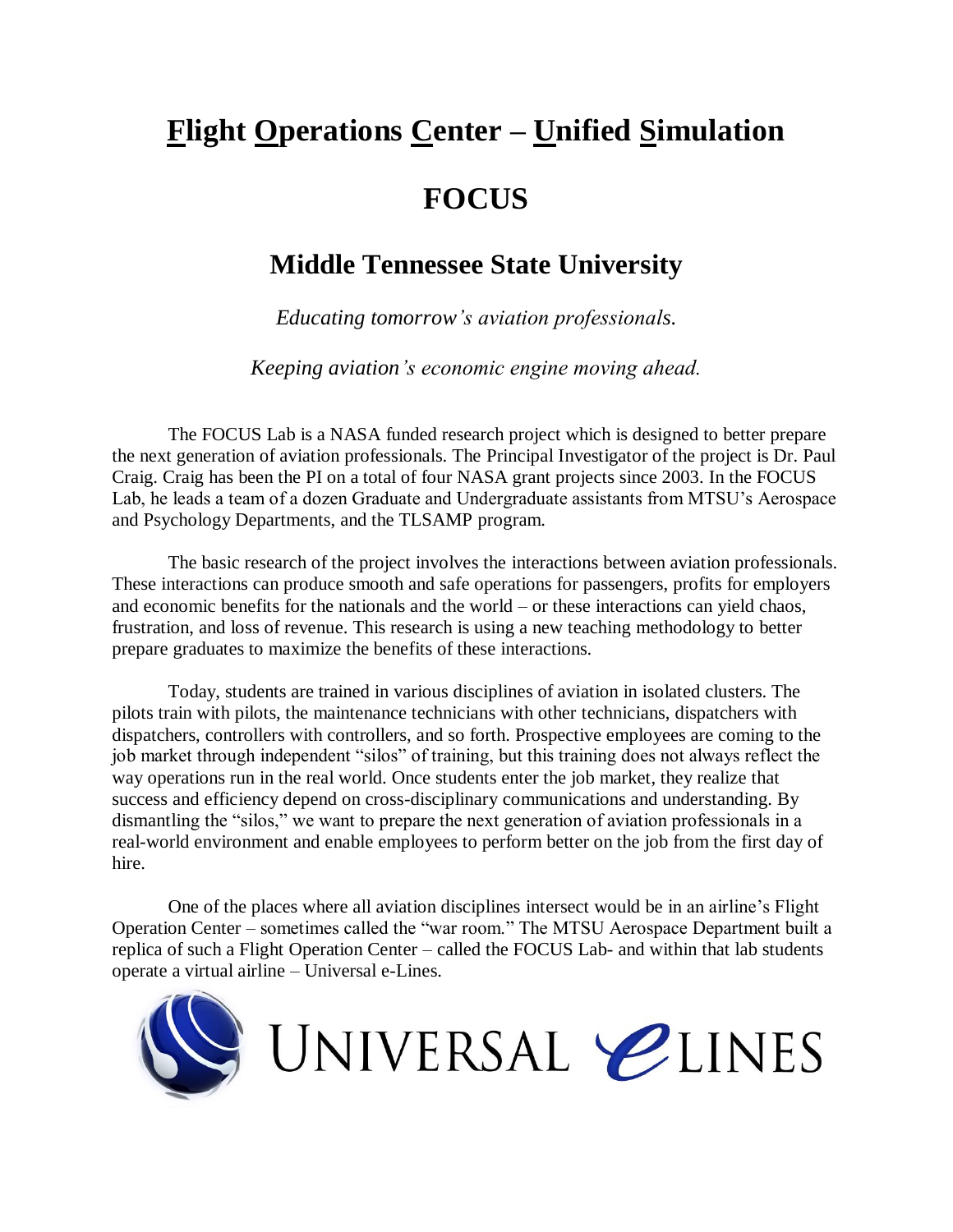Imagine a situation where students from all aviation disciplines come together in a laboratory. Instead of attending a typical classroom lecture, they are immersed in a practical, hands-on experience as they "work a shift." They enter a room with a bank of screens on each wall. The screens project real-time weather, aircraft tracking maps, aircraft status boards, crew schedules, aircraft parts inventories, and any other information required to run an airline for that shift. The shift in the FOCUS Lab might begin with incoming flights that have maintenance issues. A Frasca CRJ 200 FTD links to the FOCUS Lab. Pilots flying the FTD communicate via an ACARS frequency directly to the FOCUS Lab while employees in the lab watch the FTD fly their routes on video screens and radar maps. Pilots in the scenario troubleshoot problems and soon a decision would have to be made about that airplane's availability. Can the problem be repaired before it is time for the airplane to be loaded and prepared for its next flight, or will another airplane be required? Do we even have another airplane that can do the job? When it was time for the push of departing aircraft to begin, the action would shift to the Ramp Tower simulation. The simulation produces an "out the window" visual system of the Nashville International Airport, allowing students to look out onto the flight line. Ramp/Ground controllers orchestrate the entire departure sequence from push back to takeoff. At the time of departure, a scenario could be presented of deteriorating weather. Thunderstorms in Nashville might delay departures, and fog in Florida would delay arrivals - all of this must be worked out using a total employee scenario-based approach. Solutions to the problems proposed by one group might create even more difficult problems for others. To avoid complicating the problem, students would have to learn the other group's concerns and issues – just like in the real world.

In the early 2000's, the MTSU Aerospace Department became a research leader in the area of Scenario Based Training for pilots. The Federal Aviation Administration has cited this research in the Federal Register as a contributor for the work that has changed the way pilots are being trained today. Much of that early research centered on an individual's situational awareness (SA) and the high quality decisions made because of that awareness. The FOCUS Lab research takes the gains made with pilots in scenario training and broadens the reach to all aviation functions. Again the primary focus is on situational awareness, but now it is about Group Situational Awareness (GSA) or "shared mental models." The research is producing a series of "best practices" for real-world aviation training and is producing students who are better prepared for the work force.

Someday, a businessperson or vacationer will make a connection from one airplane to another without any problems or cares. The arriving and departing flights will be on time. The aircraft will have all its maintenance performed and will be completely safe. The flight crews will be well rested and alert. The airline will earn a profit. Even the baggage will make the correct connection. The system will work well that day because employees of that airline made competent and informed decisions that allowed the system to work smoothly – decisions they first learned to make in the FOCUS Lab.

PARTNERS WANTED! In the grand overall plan, less and less of the Universal e-Lines' flights will be "piloted" by the computer. One by one, we want to replace computer-flights with actual crews. The MTSU CRJ and FOCUS Lab are five miles apart, but connected via the internet that distance could easily be 500 miles or 5,000 miles. We want as many collegiate aviation program partners as possible to fly some of the Universal e-Lines' routes in real time – each communicating back to the FOCUS Lab to produce a virtual airline world with unlimited